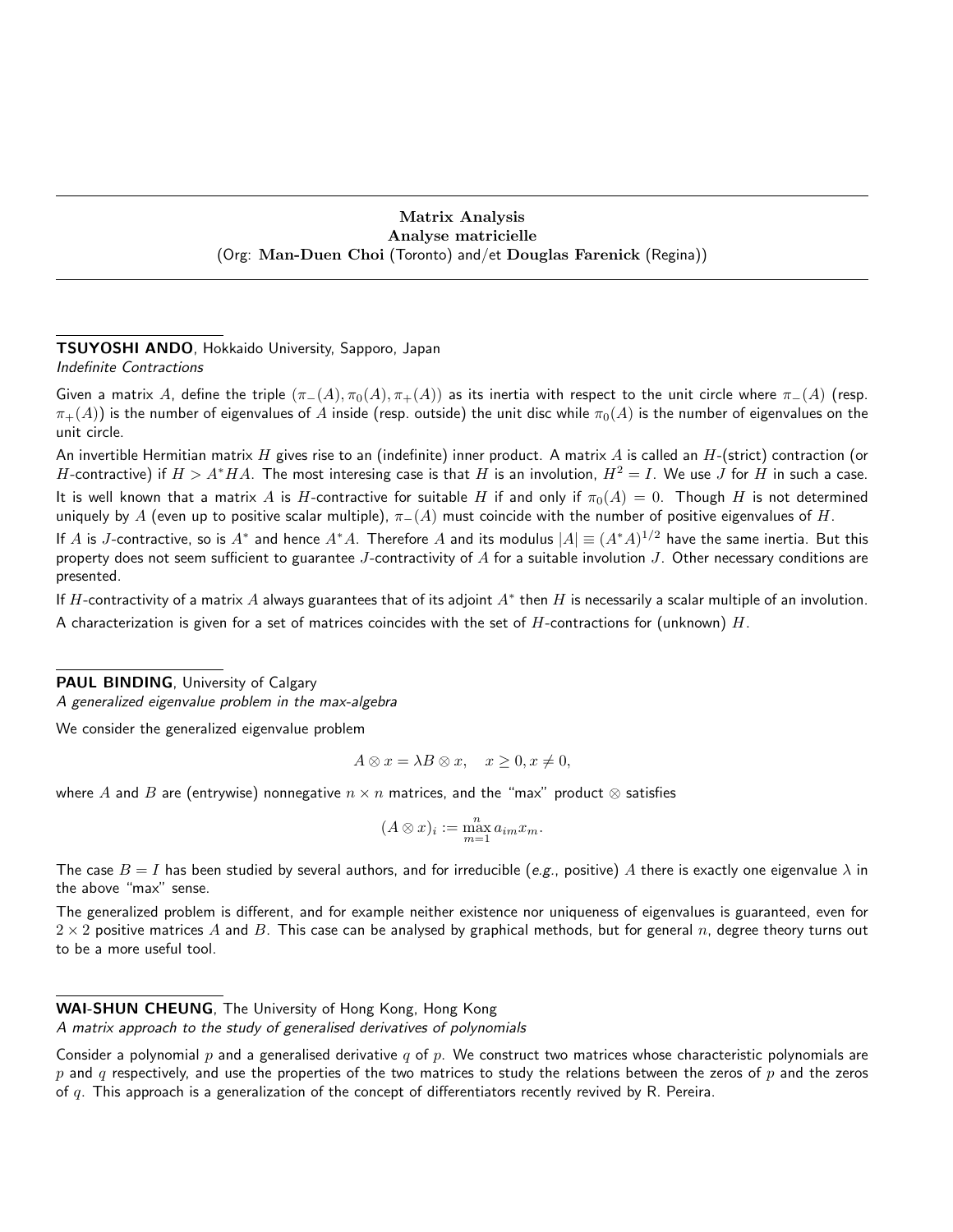MAN-DUEN CHOI, University of Toronto, Department of Mathematics, Toronto, Ontario M5S 2E4 Completely Positive Linear Maps

This is a survey talk on the structure of completely positive linear maps, which serve as the natural morphisms in the category of matrix algebras (or operator algebras). It has been well known (for more than 30 years in electrical circuit theory), that completely positive linear maps, rather than positive linear maps, are useful connections for  $n$ -port networks. Incredibly, many new features of quantum operations (in recent quantum computing theory) turn out to be old and new structure problems of completely positive linear maps.

SHAUN FALLAT, Department of Mathematics & Statistics, University of Regina, Regina, SK S4S 0A2 Compressions of totally positive matrices

A matrix is called totally positive if all of its minors are positive. If a matrix A is partitioned as  $A = (A_{ij})$ ,  $i, j = 1, 2, \ldots, k$ , in which each block  $A_{ij}$  is  $n \times n$ , then the  $k \times k$  compressed matrix is given by (det  $A_{ij}$ ). It is well-known that if A is positive semidefinite, then the compressed matrix is also positive semidefinite and that the determinant of the compressed matrix is larger than det A. For a totally positive matrix A, we show that the compressed matrix is also totally positive and we verify that the determinant of the compressed matrix exceeds  $\det A$  when  $k = 2, 3$ . An extension that allows for overlapping blocks is also presented when  $k = 2, 3$ . For  $k \ge 4$  we verify, by example, that the  $k \times k$  compressed matrix of a totally positive matrix need not be totally positive.

## DOUG FARENICK, University of Regina

Pure matrix states on operator systems

An operator system is a complex matricially ordered vector space that is completely order isomorphic to a unital selfadjoint subspace of a unital C\*-algebra. A matrix state on an operator system  $V$  is a unital completely positive linear map of  $V$  into a full matrix algebra. Pure matrix states will be discussed, and a new and somewhat simplified proof of a Krein–Milman-type theorem of Webster and Winkler will be mentioned. If V is 3-dimensional, then the matrix state space of V is matrix-affinely homeomorphic to the matricial range of some Hilbert space operator. With the aid of this representation, pure matrix states on 3-dimensional operator systems are examined—and in some cases completely determined.

PETER GIBSON, York University, 4700 Keele Street, Toronto, ON M3J 1P3 Fast iterative Gaussian quadrature

In addition we give an explicit construction for the subclass  $OF$  of F for which iteration of Gaussian quadrature re-uses, not in addition we give an explicit construction for the subclass  $\cup$  or  $\overline{\phantom{a}}$  for which iteration of Gaussian quadrature re-uses, r<br>only the nodes, but also the weights at each step. The classical distribution  $\sqrt{1-x^$ 

We construct a family  $\mathcal F$  of probability distributions on the real line for which iterated Gaussian quadrature, where the number of nodes is approximately doubled at each iteration, is computationally more efficient than usual. For each  $d\alpha$  in  $\mathcal F$ , the  $2n + 1$ -point Gauss rule re-uses all the nodes of the n-point Gauss rule, the  $2(2n + 1) + 1$ -point rule re-uses the nodes of the  $2n + 1$ -point rule, and so on indefinitely. We show that it is possible to construct a distribution of this type for an essentially arbitrary sequence of nodes. This implies, for example, the existence of a distribution supported on  $[-1, 1]$  whose n-point Gauss rules have evenly spaced nodes, and (equivalently) whose orthogonal polynomials of degree  $n$  have evenly spaced zeros, for an unbounded sequence of indices  $n$ .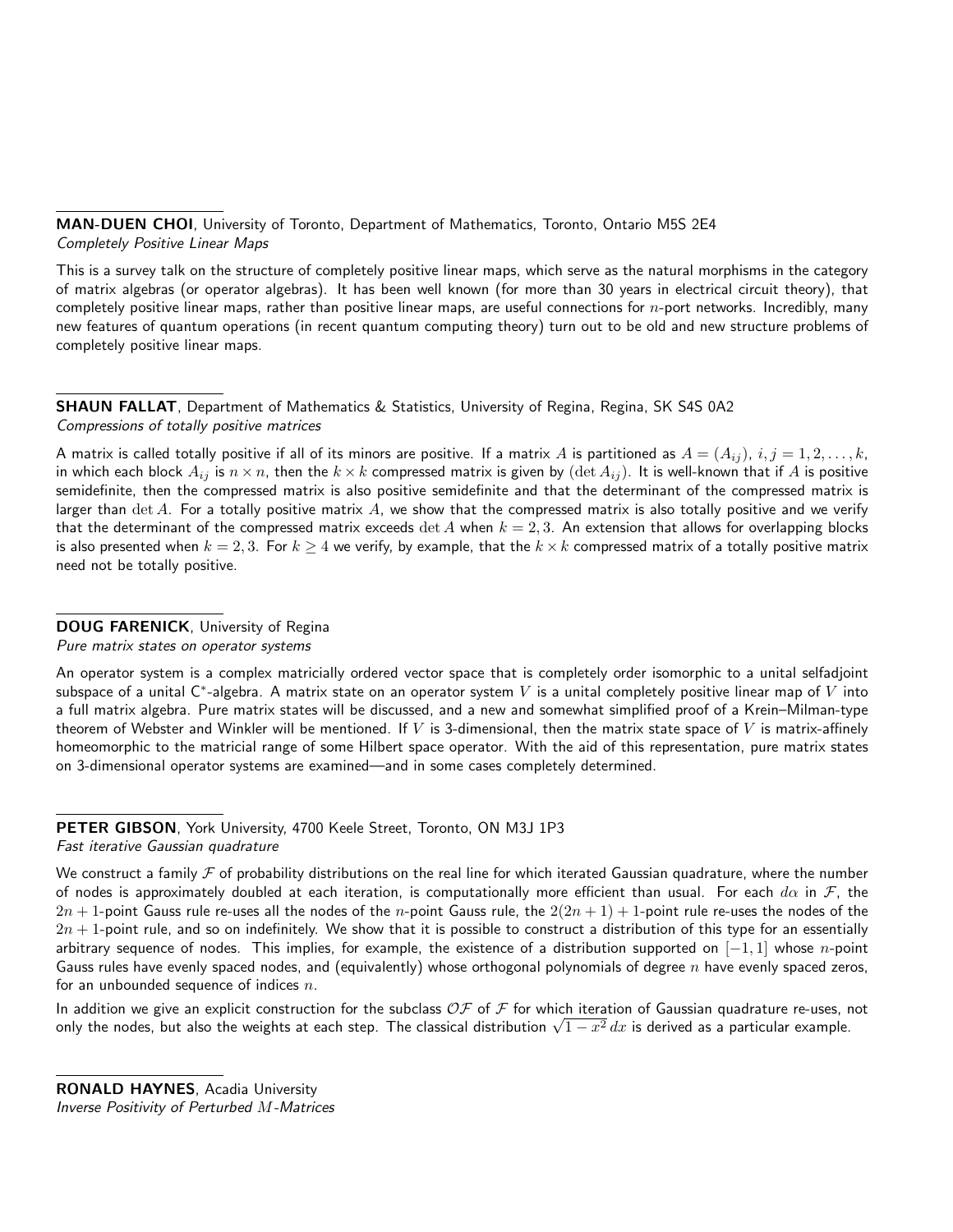A well known property of an M-matrix A is that the inverse is element-wise nonnegative, which we write as  $A^{-1} \ge 0$ . In this paper we consider diagonal perturbations of  $M$ -matrices and obtain bounds on the perturbations so that the nonnegative inverse persists.

# STEVE KIRKLAND, University of Regina, Regina, Saskatchewan Conditioning of the Entries in Google's PageRank Vector

The internet search engine Google approaches the problem of ranking web pages by computing an estimate of the Perron vector of a certain non-negative matrix associated with the world wide web. That Perron vector, known as the PageRank vector, is then used to rank the importance of the corresponding web pages. In this talk, we discuss the conditioning of the entries in the PageRank vector, and our results in turn lead to error bounds for Google's computed estimate of that vector. Our techniques involve non-negative matrices, generalized inverses, and combinatorial considerations.

IVO KLEMES, McGill University, 805 Sherbrooke St. W. # 1005, Montreal, QC H3A 2K6 Alexandrov's inequality and some conjectures on Toeplitz matrices

We prove the inequality  $\det(QQ^*)\leq \det(RR^*)$  where  $Q$  is a certain Toeplitz matrix associated with the Dirichlet kernel on the unit circle, and R is any matrix of the same size as Q whose entries have modulus  $\geq 1$  on the support of the entries of Q, zero otherwise. This is a special case of a similar problem for all of the elementary symmetric functions;  $S_k(QQ^*)\leq S_k(RR^*)$ , in the case when  $R$  is Toeplitz. The general case is still open. The proof uses Alexandrov's inequality on the polarized determinant (also known as the "mixed discriminant"). There are some connections with totally unimodular matrices, counting of bases modulo  $p$ , and Bazin–Reisz–Picquet determinant identities.

DAVID KRIBS, University of Guelph and Institute for Quantum Computing Passive Quantum Error Correction

In this talk, I will discuss some of my recent work on error correction problems in quantum computing. I'll focus on the fundamental passive technique, which involves "decoherence-free subspaces" and "noiseless subsystems". In this method, symmetries within the noise of quantum channels are used to encode initial states in sectors of the system Hilbert space that are immune to the errors of the channel. The underlying mathematics involves completely positive maps and operator algebras.

## PETER LANCASTER, University of Calgary

The Boundary of the Pseudo-spectrum

This work began with the design of an algorithm (work with P. Psarrakos) to trace the boundary of the pseudo spectrum for matrix poynomials. Here, the objective is to describe the nature of the boundary with respect to diferentiability, multiple points, and perturbations.

This work is in collaboration with P. Psarrakos and L. Boulton.

CHI-KWONG LI, College of William and Mary, Mathematics Department, Williamsburg, VA 23185, USA Spectrum preserving maps

We will discuss recent results on spectrum preserving maps on matrices and operators, and related problems.